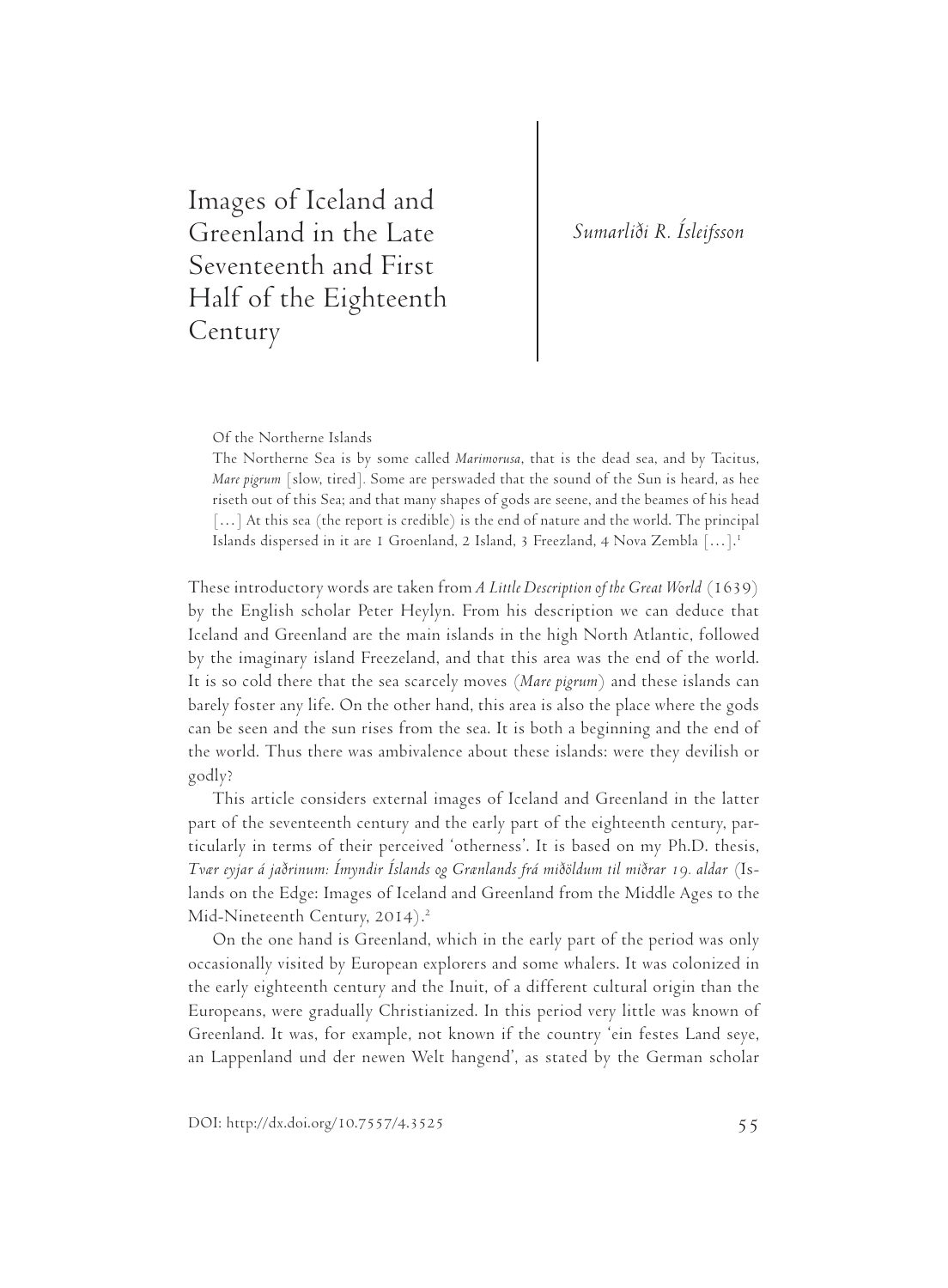Rudolff Capel in 1678. Most authors were of the opinion that it was an island, but the question of whether or not Greenland was part of a continent was asked right up to the late nineteenth century. $3$ 

Iceland, on the other hand, was inhabited by people of mostly Scandinavian origin. Right from the settlement of the country in the ninth century there had been both cultural and commercial relations with Europe, especially with Denmark after the introduction of monopoly trade in 1602. However, many or most narratives, from the earliest accounts dating from the High Middle Ages, had described the country as an alien other.<sup>4</sup>

This study focuses on the images of these two countries, countries that were on the 'edge' of the Danish–Norwegian state to which they belonged. It is my position that images of Iceland and Greenland were similar during the time period under consideration despite significant differences between the two countries themselves and the cultures of their inhabitants. In short, the countries were seen as parts of the same region, the realm outside the civilized world. Life there was thus thought more to reflect social conditions of countries outside Europe than within it. This theory contradicts the prevailing views in Iceland and Scandinavia since the nineteenth century that the outside world considered Iceland to be part of Europe, a part of its civilization rather than apart from it. Further, one of the main themes in the self-imagery and nation-building of twentieth-century Icelanders was the act of distinguishing themselves from Greenlanders and Inuit. There were certainly some claims in the preceding centuries that Iceland was civilized, but those ideas were far from dominant. It is the primary objective of this article to substantiate this theory and to answer the question as to why the two countries were considered part of the same region.

In order to understand how these ideas came about, we turn to imagology, or image studies. Imagology concerns itself with how images have originated, appeared, and developed, and not least of all how phenomena are rendered meaningful by means of comparison. It is equally important to look to postcolonial studies, 'the study and analysis of European territorial conquests…[and] the discursive operations of empire'.5 I do so as I believe that representations of Iceland and Greenland are similar to narratives of the colonial world in the period, since the same type of dualism appears in the discourse on colonies and other distant lands. It is precisely this dualism that the Indian scholar Homi Bhabha describes when analysing the symptoms of colonial discourse. He says it is

recognizably true that the chain of stereotypical signification is curiously mixed and split, polymorphous and perverse, an articulation of multiple belief. The black is both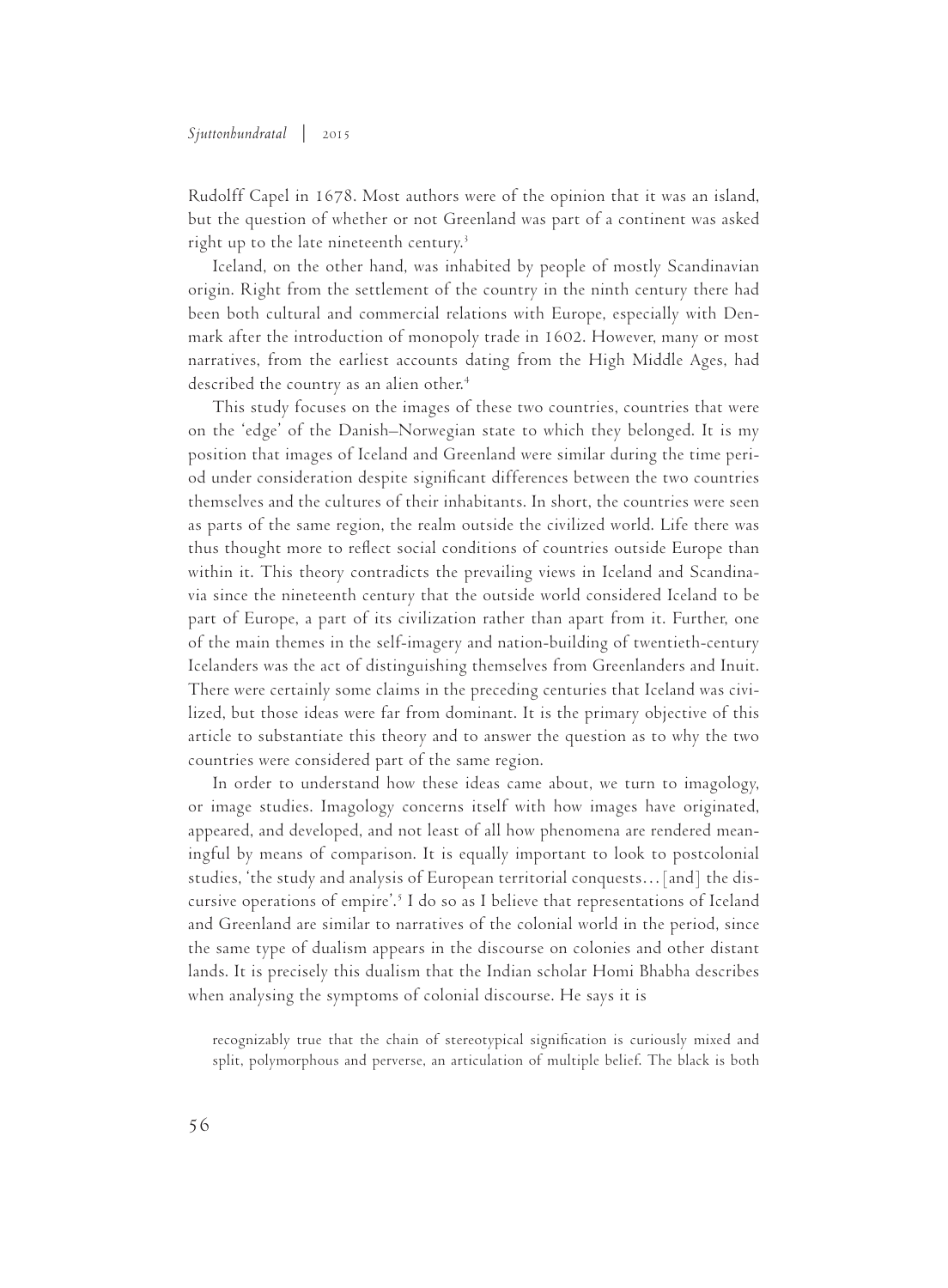savage (cannibal) and yet the most obedient and dignified of servants (the bearer of food); he is the embodiment of rampant sexuality and yet innocent as a child; he is mystical, primitive, simple-minded and yet the most worldly and accomplished liar, and manipulator of social forces.<sup>6</sup>

What Bhabha is describing here is what is called 'stereotypical dualism', which is one of the main symptoms that appear in narratives of the colonial otherness.7

As we can see here, opposites are an important part of this discourse: paradise or the netherworld, the noble or the brutal savage, kindness or evilness, utopias or dystopias. The descriptions are thus full of contradictions that seem unreconcilable. But they are nevertheless two sides of the same coin and play a similar role: to evoke an image that is exotic and full of wonders that are an important characteristic of otherness. The communities described in this manner thus become heterotopias according to the French philosopher Michel Foucault's account of such places.<sup>8</sup>

It is also important here to mention the discourse on islands in general, one feature of which was that the island was often thought to be different from the mainland and a setting for peculiar phenomena. Then there is the discourse of the north – or high north – which is also of great importance. Up to the eighteenth century the prevailing view of the north was a negative one, though contradicting narratives were also known. These different ideas of the north were important in colouring the images of Iceland and Greenland. When we connect ideas about the farthest north with reports of the exoticism of these two countries, descriptions appear that we can classify as borealism, orientalism or tropicality with characteristics of the farthest north. The concept of orientalism is well known; as for tropicality, it is characterized by 'a deeply ambivalent discourse, with positive and negative strains captured, respectively, in the image of tropical island edens (such as Tahiti) and the spectre of the jungle (such as the Belgian Congo) as 'the white man's grave'.9 Another main objective of this article is thus to analyse the borealism that appears in the discourse on Iceland and Greenland in the time period: what is its nature, and does it follow the same rules as tropicality?

The principal sources are published writings by Western European authors, mostly from Britain and Germany where most of the sources regarding these two countries were written. They consist of a few travelogues but mostly of scientific treatises on geography, cosmography, and history, as it is in such works that the standard notions of otherness appear most clearly.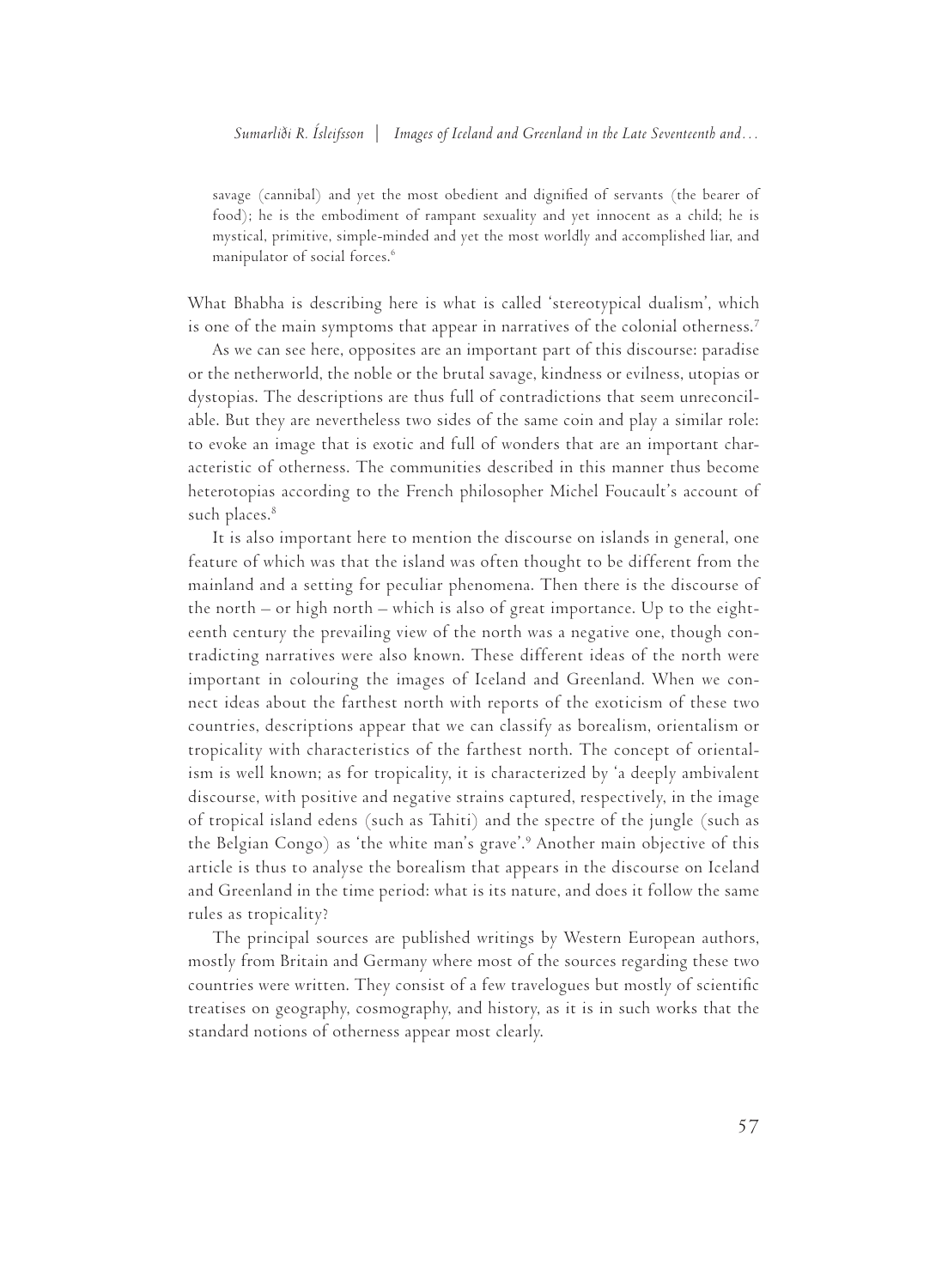# *Primitive Dystopia in the North*

In recent decades, Icelanders have grown accustomed to the discussion of their country and nation usually being positive, even extremely so: the landscape sublime and the people exceptional, though maybe with the exception of some bankers after the financial crisis in 2008. But descriptions of Iceland were far from predominantly positive during the time period in question. Regarding Iceland, we can take an example from a travelogue by the French physician and writer Pierre Martin de la Martinière (first published in French in 1671):

The people of Iceland, for the most part, dwell in caverns, hewn out of the rocks, and the rest live in huts, built like those in Lapland, some with wood, and others with fish bones covered with turf; and both they and their cattle lie under the same roof. Their beds are composed of hay or straw, upon which they lie in their cloaths, with skins upon them, and make but one bed for the whole family. Both men and women have very disagreeable persons: they are swarthy, and dress like the Norwegians, in coats made of the skins of the sea calf, with the hair outward  $\left[\ldots\right]$  They live by fishing, are very brutal and slovenly, and most of them pretend to necromancy.10

As can be seen from this text and other sources, the appearance of the Icelanders and fundamental aspects of their daily life such as food and shelter are often topics of discussion illustrating the barbaric customs of the inhabitants of this exotic island. They were even believed to have contact with the spirits of the dead. Their complexion was also regarded as a point of difference: for example, they were either as white as snow or blackish, 'swarthy'. Some authors stated that they were very small, even dwarfish, and never exceeded five feet in height.<sup>11</sup> They looked like animals because they were always dressed in furs in the icy cold climate, and they slept on 'hay or straw' like animals too. Mayor Johann Anderson of Hamburg stated in his book *Nachrichten von Island und Grönland* (1746) that the Icelanders would not eat 'weder Fisch, noch Fleisch, frisch gefangen oder ohnlängst getödtet, sondern werfen alles zuvor eine Zeitlang hin, daß es in etwas faulen muß, anders rühret es die fühllosen Wärzlein ihrer Zungen nicht, sondern kömmt ihnen als ungeschmackt vor.'12 The Icelanders were thus described as scavengers like some animals, i.e. hyenas.

There was also ambivalence about their Christianity. The Reverend Mr. Paschoud, author of *Historico-Political Geography*, stated in 1726 that many of the 'Natives, not yet civiliz'd, who commonly abscond in Dens and Caves, still adhere to their ancient Idolatory'.13 Since they were not Christians, or only pretended to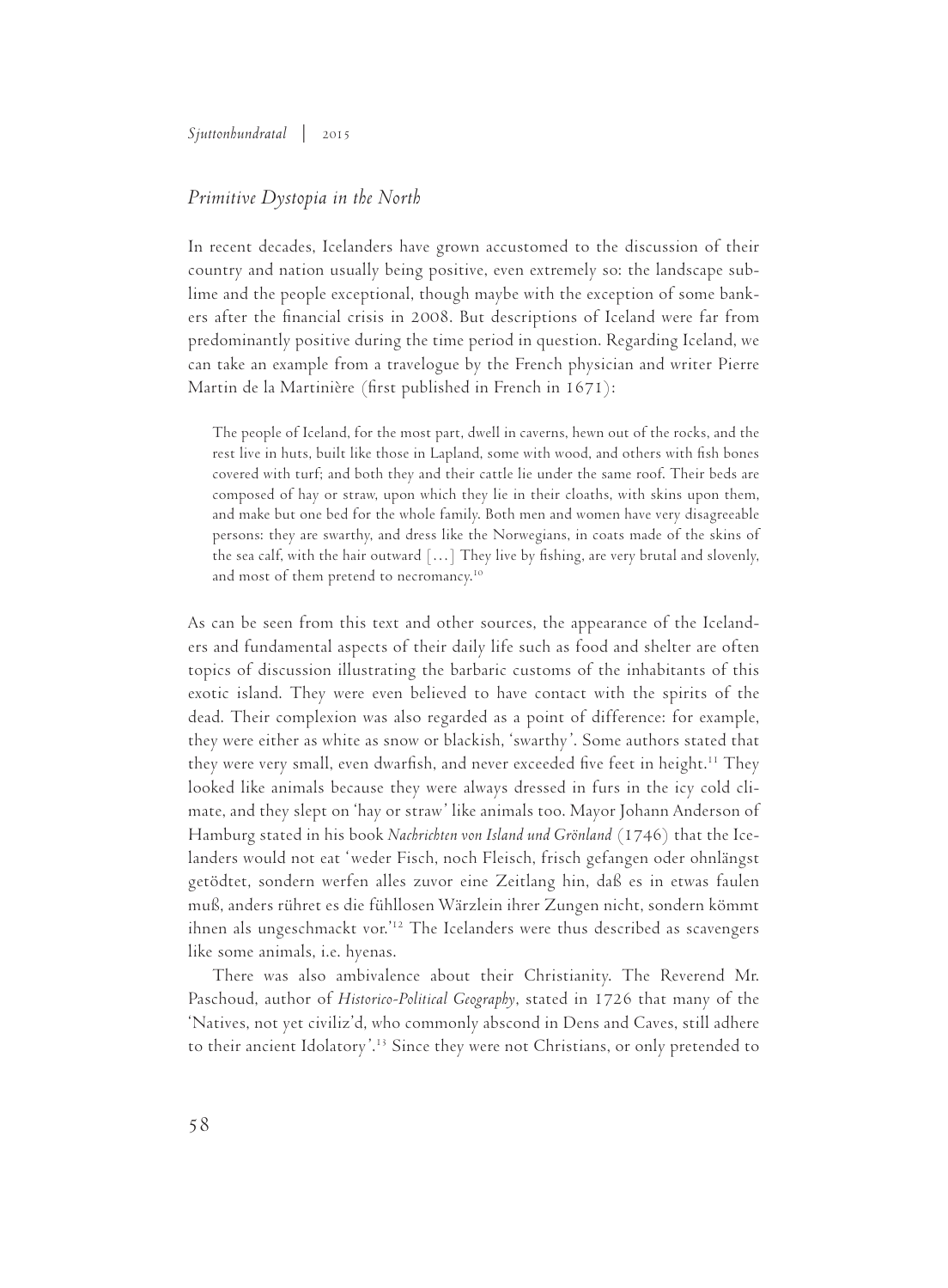be so, it was no wonder that they behaved like the worst savages, as Johann Anderson discussed when describing the qualities of the Icelanders:

Der ganze Hause weiß also wenig von Gott und seinem Willen. Die meisten sind abergläubisch und leichtsinnig in Schweren: so daß mancher sich kein Gewissen macht für ein paar Mark wider seinen nächsten Blutsverwandten einen falschen Eyd zu thun. Sind zänkisch und boshaftig, rachgierig, hämisch und tückisch: unmäßig, geil und unzüchtig, betrieglich und diebisch. Ja, was kann man von Leuten, die ohne innerlichen Zaum, ohne rechte äußerliche Aufsicht, in der größten Ungebundenheit, in Wüsten und auf dem Meer, unter stetigen Gelegenheiten unvermerkt und folglich ungestraft ihre Begierden zu erfüllen dahin leben, annebst an der fruchtbarsten Mutter aller laster, der Trunkenheit, so gar stark, so beständig und so durchgängig liegen und saugen, nicht für Untugenden vermuthen?14

Stealing, cheating, lying, drinking, and whoring were the main characteristics of the Icelanders, according to Anderson.

Similar descriptions are easily found regarding Greenland. According to *Geographia Universalis* from 1697, Greenland was not a place for Europeans because of the terrible cold and fog.<sup>15</sup> The country was clearly not a place for people used to a temperate climate; Greenland was, however, a place for another kind of people, of 'schwarßbrauner Farb […] und haben einen übeln Geruch'.16 They lived in caves and looked much more like monkeys than people, were 'mißtrauisch wie das Vieh und ohne Verstand; Die Weiber allen gemein.' They ate bread made from fish bones and drank seawater without being harmed. Furthermore, they were not Christians.17 Compared to the Danes, the inhabitants of Greenland could not be more different.<sup>18</sup>

People in these parts were thus grotesque both in appearance and in manner. As we can see from these descriptions, the subjects of Iceland and Greenland were frequently considered guilty of lies and schemes, treachery and trickery, coldness and cruelty. Promiscuity and prostitution were also part of the narratives. Icelanders and Greenlanders were not Christians, or only pretended to be so; they practiced witchcraft and had connections with the dead and evil forces. They even drank seawater, and unrestrained consumption of alcohol was also a popular topic of discussion. When these people sang, they growled, and when they spoke, they sounded like animals. If they danced, they also moved like animals. Their houses were like dens or hovels made of bones, or they lived in caves or holes in the ground.<sup>19</sup> As can be seen, there is not much difference here between the behaviour of animals and humans. Furthermore, according to some descriptions, the difference in appearance of the men and women was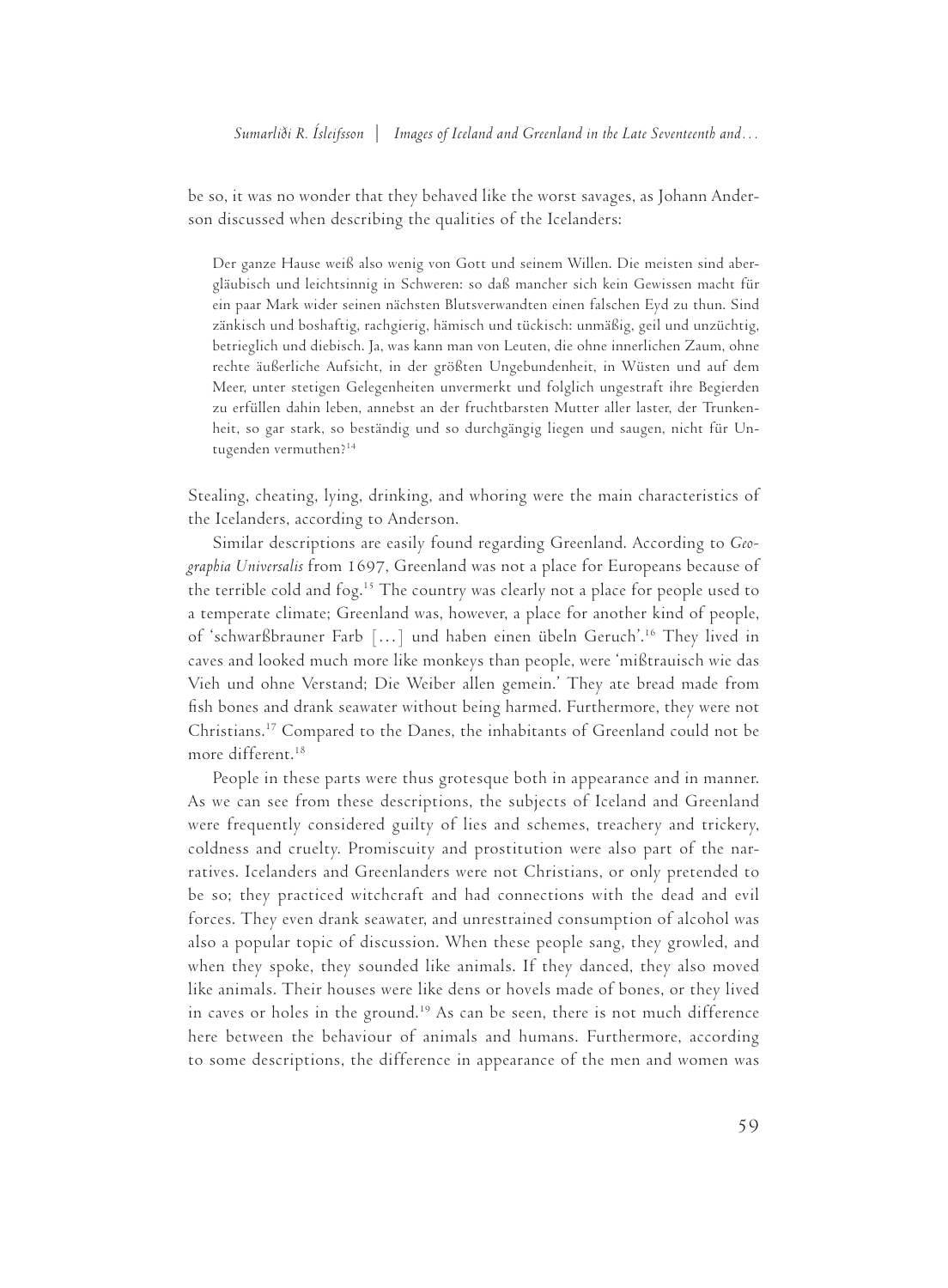negligible; it can be inferred that there was little distinction between the sexes. People from these regions were thus hybrids in more than one way, neither/nor or both/and.20

This discourse can be said to have been the most common concerning Iceland, Greenland, and their inhabitants until the mid-eighteenth century. It closely resembles the dominant discourse of the European cultural world mirroring itself both in regions on the 'edges' of the continent – for example, Ireland and the northern regions of Scandinavia inhabited by the Sami – and in other parts of the world, such as America and Africa; the borealism of the high north and the tropicality of the south seems to be similar.21

This can clearly be seen when the narratives of Iceland and Greenland are compared with narratives of Africa in the eighteenth century, as the following example from *The Modern Part of an Universal History, from the Earliest Account of Time* (1760) demonstrates. There it is stated that the Africans have always been the same. They were evil-minded and had

the most odious and despicable character, as proud, lazy, treacherous, thievish, hot, and addicted to all kinds of lusts, and most ready to promote them in others as pimps, panders, incestuous, brutish, and savage, cruel and revengeful, devourers of human flesh, and quaffers of human blood, inconstant, base, treacherous, and cowardly, fond of, and addicted to, all sorts of superstition and witchcraft; and in a word, to every vice that came in their way or within their reach.<sup>22</sup>

The discourse on the two countries is clearly similar to the discourse on Africa; not least do Johann Anderson's writings about Iceland resemble this text in most aspects. There is a difference, however. In the high north the cold was intense, scarcity and wretchedness prevailed, and compared with the temperate climates, life was as repulsive as it was possible to imagine.<sup>23</sup> On the other hand, the heat was also terrible in the extreme south and seemed to have the same consequences.

This leads us to the theory of climates and the climate zones. The 'best' zones were the temperate zones, but in the hottest and coldest zones, cultural life could hardly exist.<sup>24</sup> So the coldest and the hottest zones were similar in many aspects, and in both zones people lived in caves or holes because of the extreme cold or heat. These ideas on the high north and the extreme south appear clearly in the eighteenth century, for example in the poem 'The Nature of Man' (1711) by the English poet and physician Sir Richard Blackmore. There Blackmore describes how the cold, wind, and fruitless soil in the north have the effect that the life of the people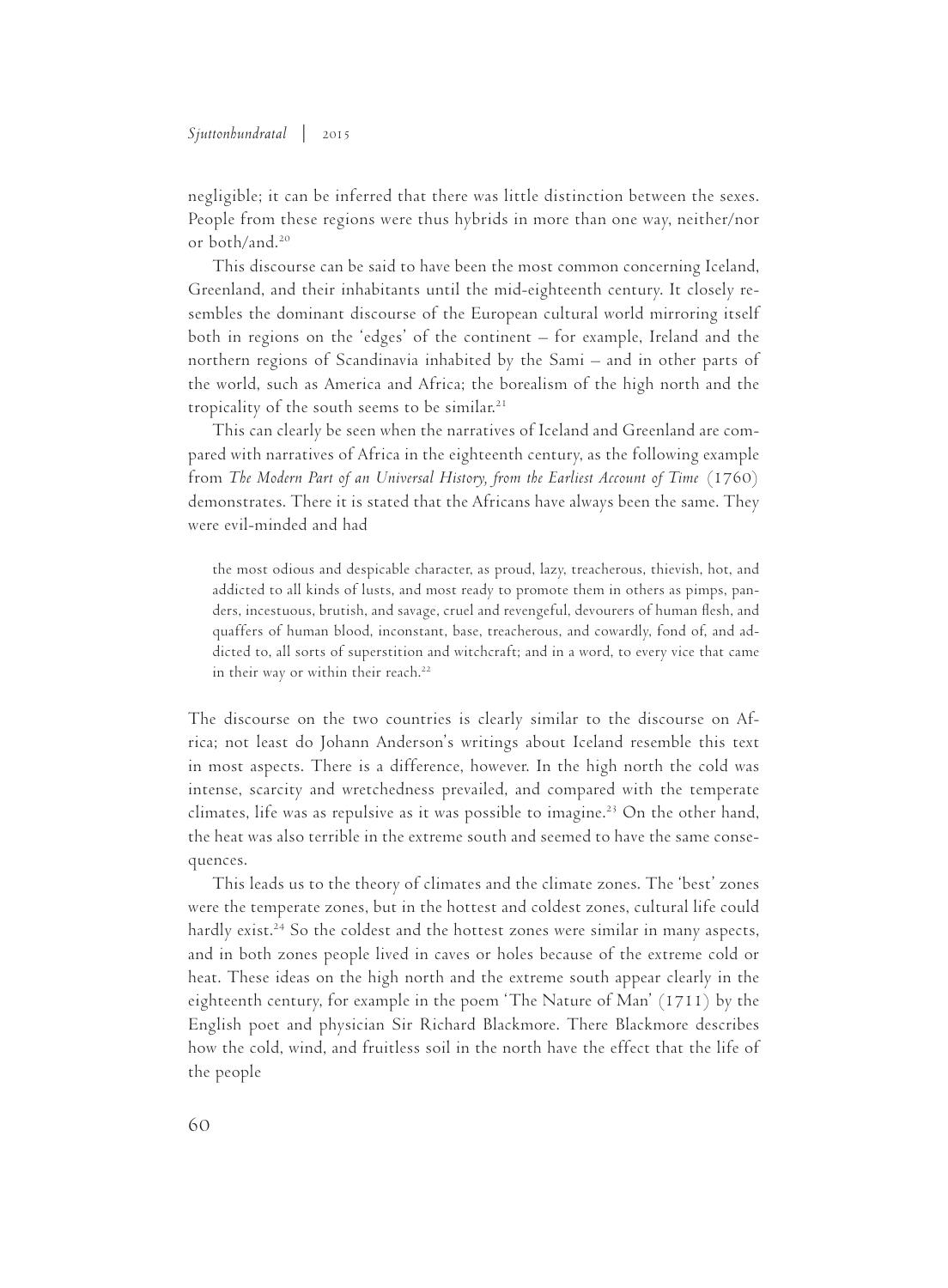Is barren too of Wit, and void of Sense. Th' unsprightly, coarse, and unfermented Blood, Form'd of base Juices and unwholsome Food, Flows thick and lazy in the Venal Road.

According to Blackmore, the heat had the same influence on life in the hottest south:

So void of Sense the Hotentot is found, Whose Speech is scarce articulated Sound, That 'tis disputed, if his doubtful Soul Augment the Humane or the Brutal Roll: Nor do's the Cafres barb'rous Race express More Marks of Wisdom, or of Dullness less.25

So even though there was a great difference between the highest north and the burning south, the effects were the same. These areas did not offer any possibilities for a civilized life.

The high north and the extreme south were thus mirrors for Europe, showing Europeans the high quality of the life they lived there.

# *Primitive Utopia in the North – Island Paradise*

Another dominant theme in the otherness of these two northern islands is one we can call primitive utopia. Let us examine a text by Gideon Pierreville (probably a Frenchman, at least temporarily living in Denmark) from the late seventeenth century to explain better what kind of ideas could be expressed about these remote areas and the people who lived there, in this case the Icelanders:

The modern Natives for the most part are plain and simple, living on what is given them by nature, without the help of Art; more than that of making Cheese and Butter: the Mountains serving them for Towns, and the Rivers for Drink, and they quarter with their Horses and their Oxen under one and the same roof. As they do not stand in need of either Physick or Physitians, so neither do they use any, their temperance in meat and drink, and the naturally strong constitution of their Bodies enabling many of them to attain to the age of 150 years, and more, Nay, *Olaus Magnus* affirms they commonly live to the age of three hundred years…26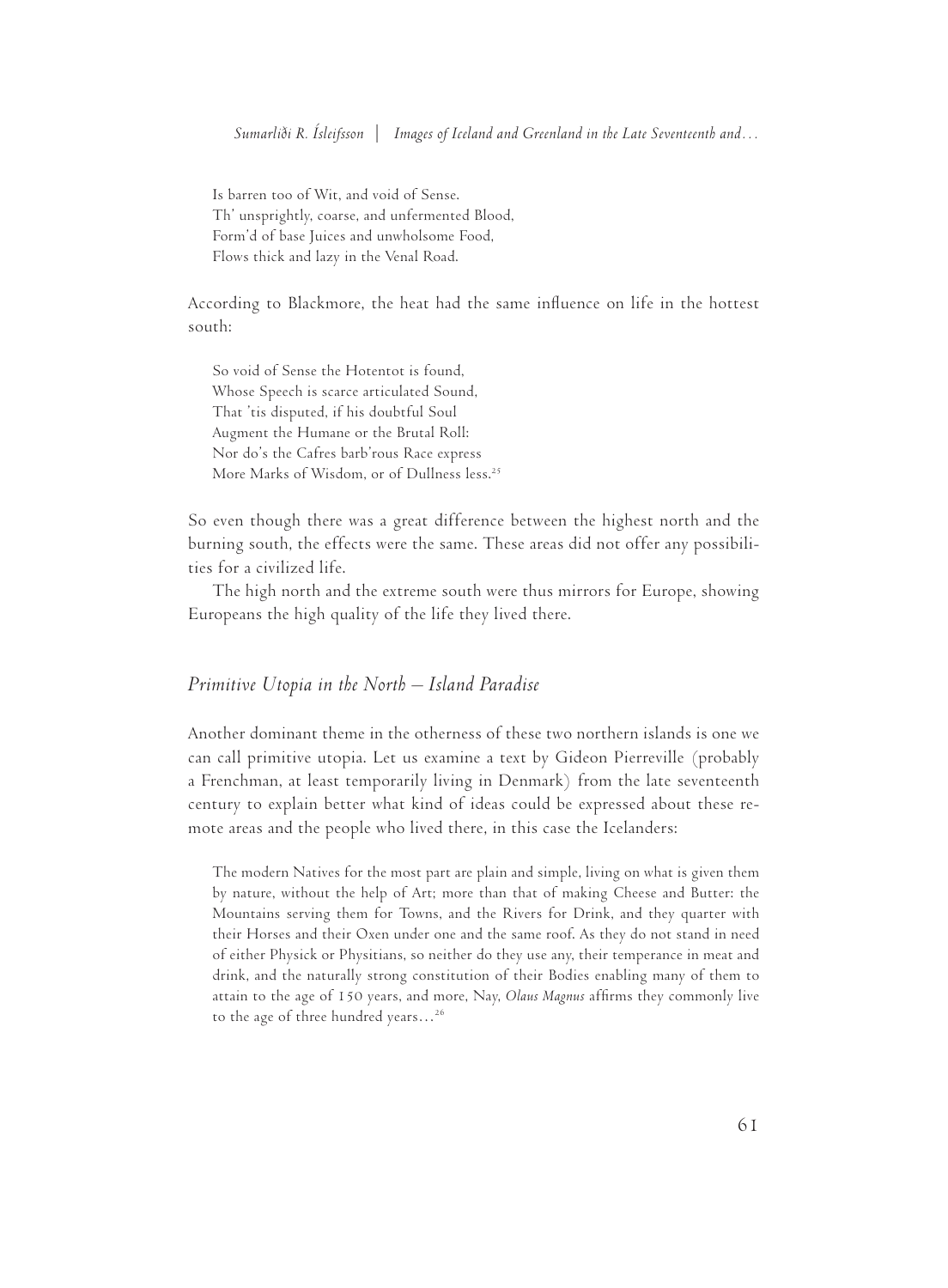As can be seen, it is the primitive life in Iceland that is praised, and this simplicity is taken as the explanation for a high quality of life, unbelievable old age, good health, and even beauty: 'The women are exceeding faire, but they do not know how to attire themselves', Peter Heylyn stated in the mid-seventeenth century. This text and similar narratives commended the modest lives of unspoiled people in distant lands who even shared their homes with their livestock. Emphasis was placed on the hospitality of these people, their honesty, kind-heartedness, chastity, faithfulness, and piety. Nowhere could one find a simpler way of life. This was evidenced by houses that were usually just caves or holes in the ground, food that could scarcely be simpler, and the fact that they only had water to drink. It was noted that as a result of this simple way of life, the people were quite healthy and also grew incredibly old, some reaching an age of many hundreds of years.

Discussions of Greenland of this kind are particularly evident from the early eighteenth century, thus a bit later than those of Iceland. They reveal the clear influence of the Danish and German missionaries who first came to Greenland in the 1720s and ideas of the noble savage that became current during the Enlightenment. Hans Egede, the Norwegian-Danish missionary in Greenland, described the Greenlanders as modest, kind, unspoiled, and pure of heart:

In short, every one is contented with his own state and condition, and are not tormented with unnecessary cares. Is not this the greatest happiness of this life? O happy people! what better things can one wish you, than what you already possess? Have you no riches? yet poverty does not trouble you. Have you no superfluity? yet you suffer no want. Is there no pomp and pride to be seen among you? neither is there any slight or scorn to be met with. Is there no nobility or high rank amongst them? neither is there any slavery or bondage. What is sweeter than liberty? And what is happier than contentedness? But one thing is yet wanting: I mean, the saving knowledge of God and his dear son Christ Jesus, in which alone consists eternal life and happiness.<sup>27</sup>

These ideas concerning Greenland were influential until the end of the period under discussion, the mid-eighteenth century. The life of the inhabitants was in most ways ideal, even though they had not yet been Christianized. It can be stated that in this kind of text both Icelanders and Greenlanders were represented as the opposite of the amorality and excess of the civilized.

Perspectives of this kind, applauding the most primitive and contrasting it with the corruption of civilization, were not new at the time. These age-old views were part of the knowledge that was based on classical fields of study and medieval literature; ancient accounts of, for instance, the carefree Hyperboreans in the high north are in some way templates for the stories of Icelanders and Greenlanders as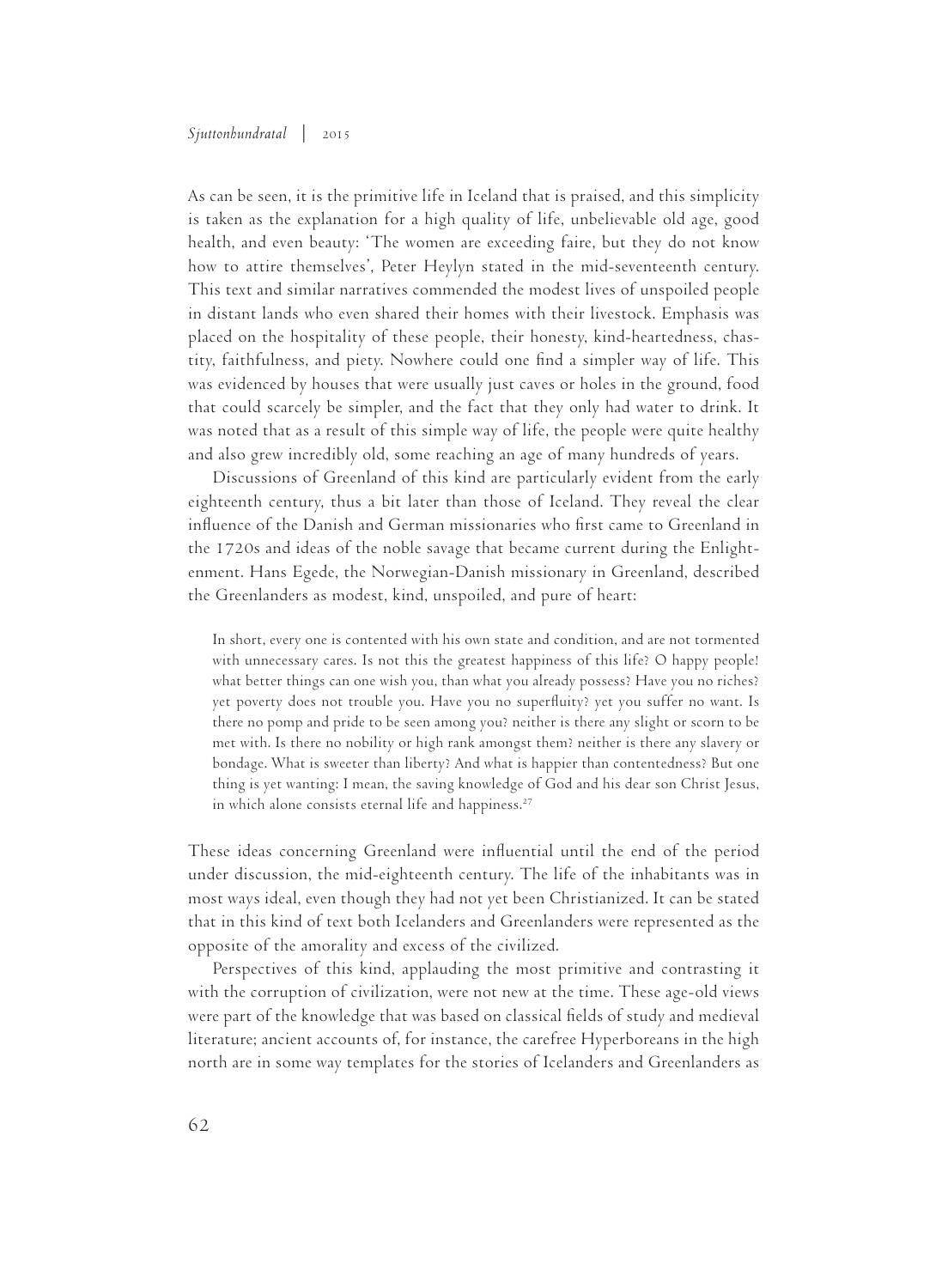primitive and kind people.<sup>28</sup> Descriptions of this kind were also connected to the discourse that had often depicted islands as places where people lived in frugality, far from the world of excess. In the seventeenth and eighteenth centuries the idea was connected to that of the noble savage, which in turn was closely linked to the discourse of colonialism. The simplicity of the Icelanders and Greenlanders was a testament to a way of life that the rich and civilized Europeans could learn from.

# *Treasure Islands?*

As we have seen, many seventeenth- and eighteenth-century writers believed that Iceland and Greenland were barely habitable countries, given the continuous cold throughout most of the year. In the book *Geography Anatomized* (1704) by Patrick Gordon, a Scottish general in the Russian army, it was stated for instance that

Iceland; being so named from the Abundance of Ice wherewith it is surrounded for the greatest Part of the Year. […] By reason of the frozen Ozean surrounding this *Island*, and the great Quantity of Snow wherewith it is mostly covered, the Air must of Necessity be very sharp and piercing.<sup>29</sup>

In addition, the country was 'incumbered with Deserts, barren Mountains, or formidable Rocks'.30 Many descriptions of Greenland were similar. It was commonly claimed of both countries that they were simply uninhabitable due to the cold and the lack of vegetation, similar to other regions along the northernmost edges of Europe. But this is only one side; the other side, that of the paradise island or treasure island, also appeared in the discourse on the two islands.

Some of the seventeenth- and eighteenth-century narratives of the two islands in the high north are related to narratives of the treasure islands. Concerning Iceland, its wealth and wonders appeared, for example, in the form of hot fountains, or in such abundance of fish that it was difficult to preserve the catch, the same problem affecting the butter because of the huge quantity that was produced.31 *Grosses Vollständiges Universal Lexicon Aller Wissenschaften und Künste* from 1735 discussed these difficulties: 'Es ist auch da die Butter in solcher Menge, daß sie gleich dem Kalcke auf grosse Haussen zusammen geschlagen wird.'32 The inhabitants could also enjoy life, giving unbelievable feasts and inviting 'twelve hundred Persons for fourteen days together at a Banquet; and at the departure of his Guests made 'em all presents, every one suitable to his quality; many more instances have they of the same kind.'33 Sometimes this kind of narrative was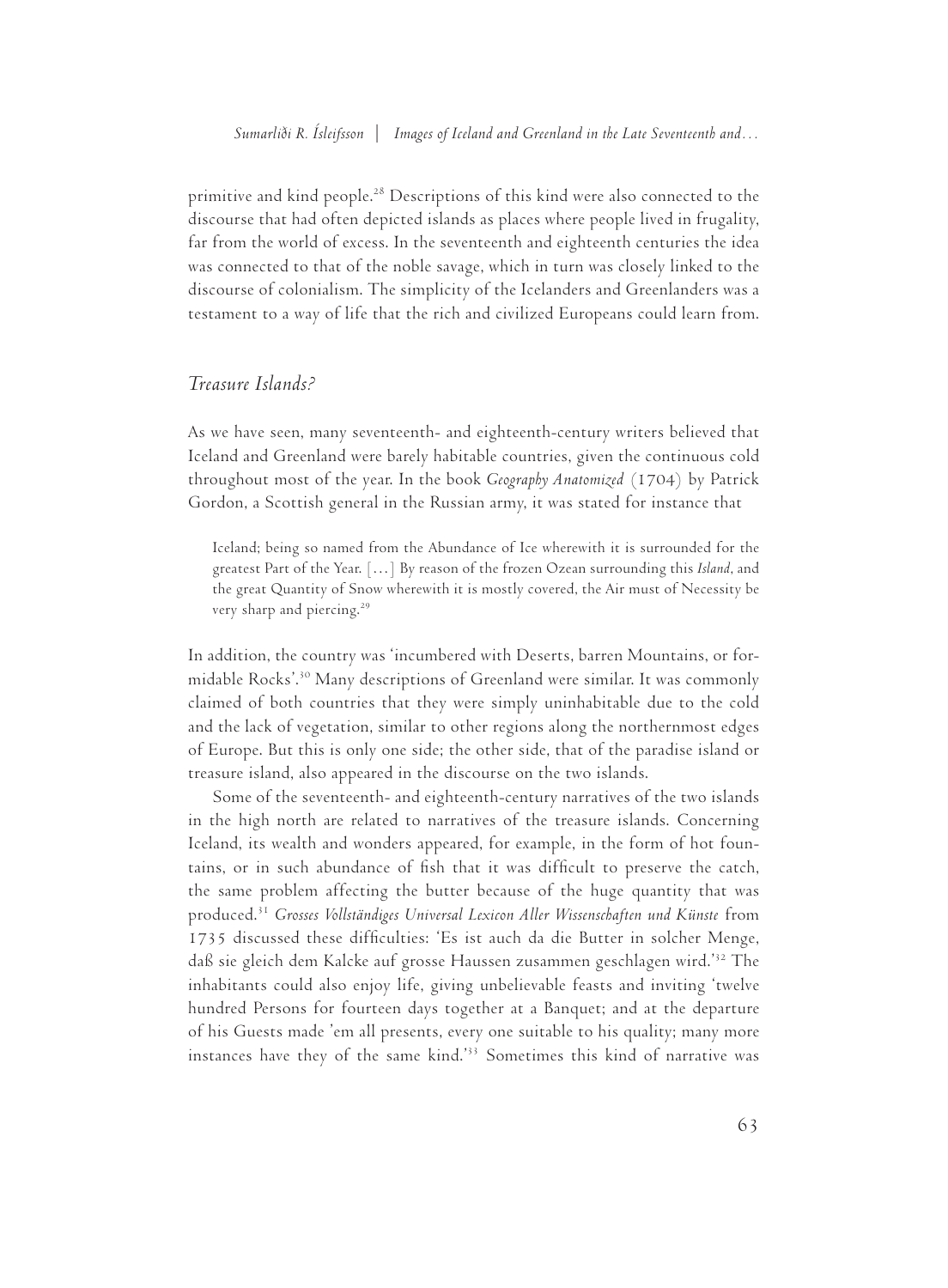connected with an assumed Golden Age of Iceland in the old times when there were 'vast quantities of Beef, Mutton, Butter and the like […] dryed Fish, and Brimstone'.34

Similar narratives appeared regarding Greenland. As was the case with Iceland, they were connected with the Greenlandic Golden Age in the past when there were 'schöne Wiesen, luftige Hügel und nußbare Ebenen gefunden. Die Wälder waren mit vielen wilden Thieren, Hirchen, Wölffen, schwarßen und weissen Bären, Füchsen und Renn-Thieren angefüllet. Die Lufft war weit temperirter als in Island und Norwegen.'35 In other words: in the past Greenland had been a much better place than Iceland and Norway.

This kind of discourse was, however, not only bound to a distant past. When writing on the contemporary situation in Greenland in the seventeenth and eighteenth centuries, it was not uncommon to describe the country as a treasure island. A typical example of this is a text by the English publisher and cartographer Richard Blome from the late seventeenth century. Blome stated the following on Greenland:

They say that in several parts of *Groenlandt* there are Lands which bear as good *Wheat* as any ground in the World; and *Chestnuts* so large, that their kernels are as big as *Apples*; that the Mountains yield *Marble* of all sorts of colours; that the Grass for *Pastures* is good, and feeds quantities of great and small *Cattel*, that there are *Horses, Stags, Wolves, Foxes*, Black and White, *Bears, Beavers, Martles*, &c. That the *Sea* is full of great *Fishes*, as *Sea-Wolves, Dogs*, and *Calves*, but above all of *Whales* […] that their *Fish Marhval* carrieth a *Tooth* or *Horn* so strong and long […] and they assure us that the *Horn* is of the same greatness, form and matter and hath the same properties as those which we here esteem on the Unicornes.36

According to these narratives, both countries were then presented as isles of plenty dripping in butter, with an abundance of fish and even granaries, precious metals, rare gems, sulphur, and such rich pastures that cattle had to be herded away so as not to burst from overeating.<sup>37</sup> The air was healthy, and there were springs or wells that improved people's health and heated the homes.<sup>38</sup>

From the discussion above, it is obvious that the conflicting views that appeared about the inhabitants of the two islands in the north applied as well to the countries themselves, which could be both positive and negative. Looking closer at this discussion of the treasure islands, it becomes clear that this trope was to some extent applied to Iceland and Greenland. The rich, prosperous island was thus one of the images that characterized the discussion of Iceland and Greenland. Expectations in this vein did in fact follow exploration and colonization,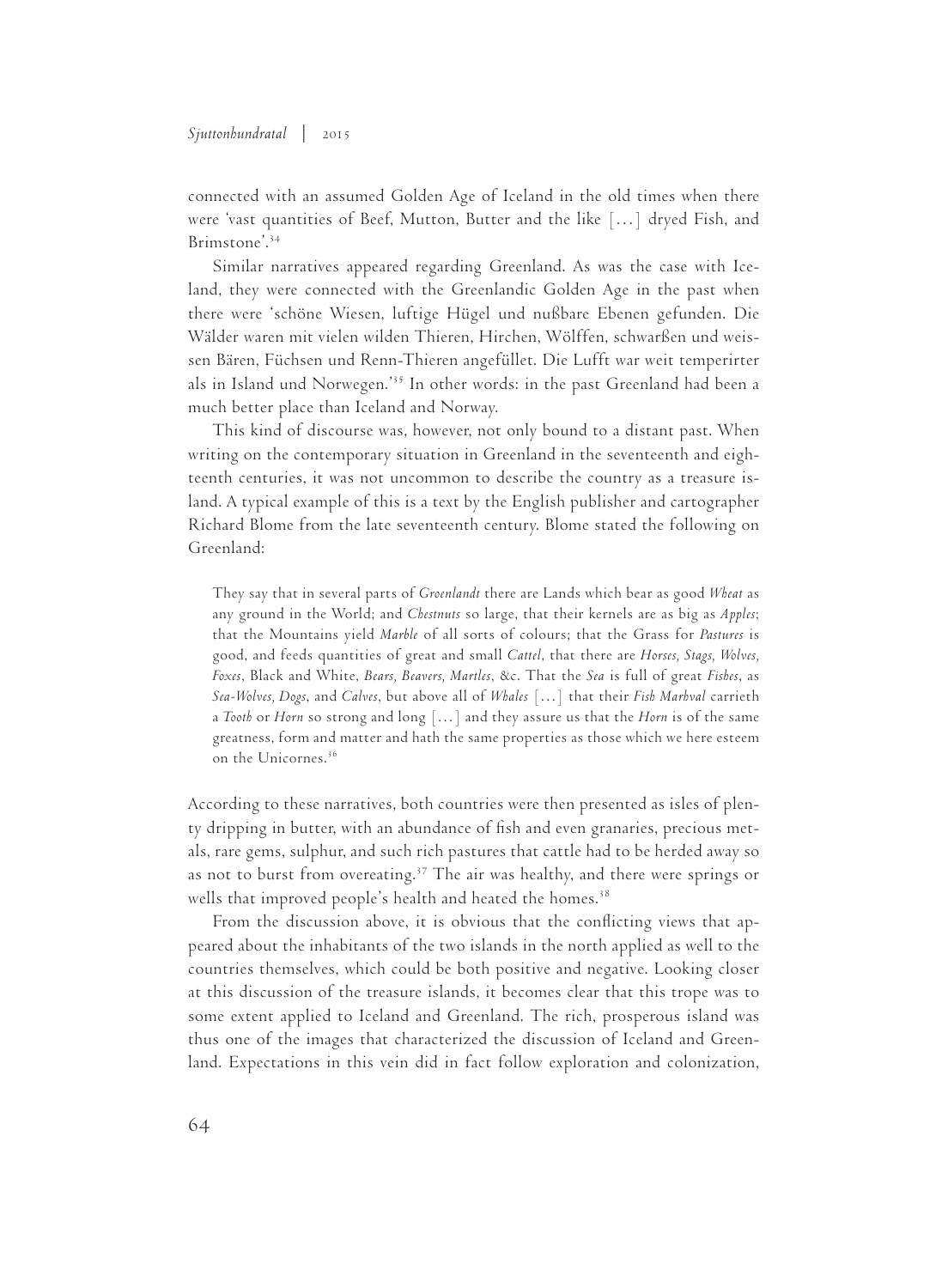where hunger for gold and hope for profit were powerful driving forces; this tradition was also based on texts from the sixteenth century that described those two islands as islands of plenty.<sup>39</sup>

From the above one can see that dualism is an important feature of descriptions of Iceland and Greenland, as the images often appear as opposites, positive or negative discussions, very similar to narratives from other peripheries. Naturally, there is considerable difference between them, but they also have much in common. This dualism appears as different narratives in different texts but can also be seen within single narratives, describing a people both as savage and noble and the countries as on the one hand useless and desolate and on the other hand rich and abundant. A clear example of this can be found in *Geographia Universalis*  from 1697: 'Dieser Insul-Besißer seynd die besten und getreuesten Diener von der Welt, ihre niedlichste Speise ist halb verfaultes und mit Würmen angefulltes Fleisch.'40

# *Civilization of the Farthest North: Model Communities and Ordinary Folk*

Many, if not most, of the descriptions of Iceland and Greenland assumed the two islands to be marginal lands with little room for education or culture. There were, however, important exceptions, especially with regard to Iceland. Such emphasis may be found upon analysis of thirteenth-century texts on Iceland that spoke of the nation's flourishing literary tradition.<sup>41</sup> This discourse became prominent in the sixteenth century, but its impact dwindled in the late seventeenth and early eighteenth century when other narratives became more influential. It was, however, still visible. For example, in some sources it was stated that the Icelanders 'were formerly the greatest Wits of the North, having preserved their ancient History in Verses, written in their own Language'.42 Their ability in playing chess was also admired, but at the same time it was inquired as to 'how such a studious and difficult Game should get thus far Northward, and become so generally used.'43

As is well known, this tradition grew ever more popular with the rise of anticlassicism and nationalism in the late eighteenth and nineteenth centuries. Over time, medieval Iceland became a model of education, spiritual power, creativity, physical prowess, and beauty. The country even became a sort of cradle of Nordic and Germanic culture, a Hellas of the North. At this time it generally became accepted that Iceland was part of Europe, even a particularly important part. Among other reasons, this was due to the country's location along the edge of the con-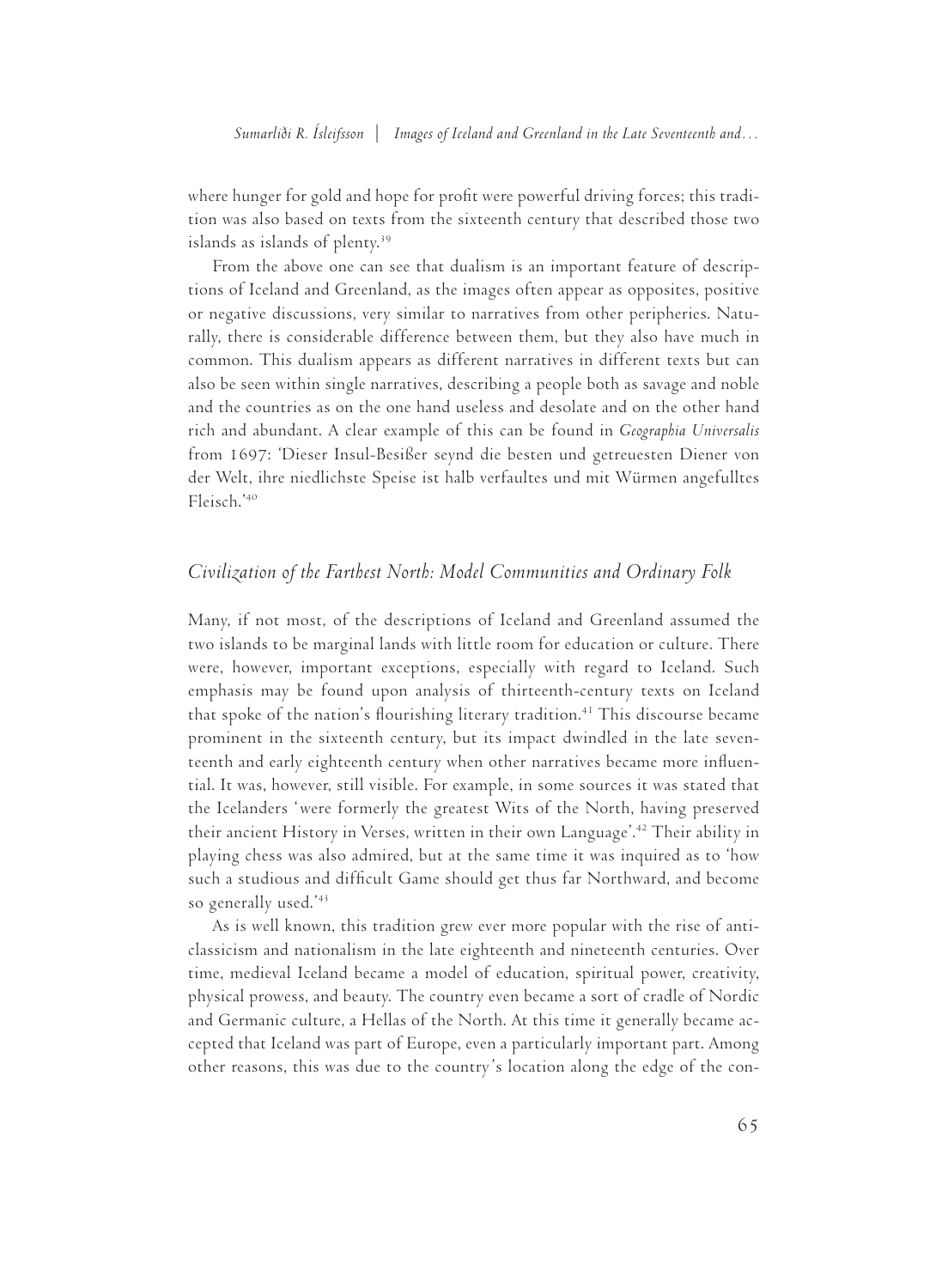tinent that allowed it to preserve cultural values that were important for all of Northern Europe.44

Ideas of this type may also be observed about Greenland. In the sixteenth century they were brought to life in Venice with the Zeno brothers' map of Greenland and their text on the city of Alba in northeast Greenland, now generally agreed to be a forgery and a travel lie.<sup>45</sup> In the late seventeenth and early eighteenth century, narratives of this kind on Greenland appeared regularly, describing the comfortable life in the city of Alba in far northeastern Greenland, an educated utopia on an island of plenty. There monks were to be found living in the monastery of Saint Thomas. Their life was comfortable, Rudolff Capel stated, as they could use

einen Brunnen von heissem siedendem Wasser, mit welchem die München […] Vätter kochen, und ihre Wohnungen wärmen […]. Nahe bey dem Closter ist ein Meerhafen, in welchen das gemelte Wasser sich außgiesset, und selbigen also er wärmet, daß er nimmermehr gefreuret: darumb dann unzahlbahrlichviel Fische dahin kommen.46

In this text Greenland is an island of plenty and boasts both Christianity and civilization. In the eighteenth century these stories merged with the narratives of Nordic peoples who had lived in Greenland and were probably still living in the cultured, utopian city of Alba. This notion of Alba was popular through the eighteenth century but began to dwindle in the nineteenth century as hopes of finding people of Scandinavian origin in Greenland steadily declined. It should be noted that this discussion was confined to people of Norse origin with respect to their possible descendants in Greenland.47

Here it can be mentioned that throughout the time period, we also find ideas about the residents of the northern islands being 'normal', similar to people in the authors' homelands. This emphasis appears in various publications on Iceland from the seventeenth and eighteenth centuries. Reports and counter responses from Icelandic authors also played a role in Iceland being presented in this manner.48 With contributions from Enlightenment authors from around the mideighteenth century, a consensus was gradually reached that Icelanders were 'normal' people, albeit at the edge of the continent.

A similar discussion on the 'normalcy' of the Inuit may also be observed, portraying them as intelligent, clever, and determined people adept at solving the problems they faced in their native land. In this context, the Inuit in Greenland were sometimes compared to Europeans, but this was often linked to conjectures about whether they might harbour an obscure connection with the country's vanished Norse residents. The tales of their survival turned out to be incredibly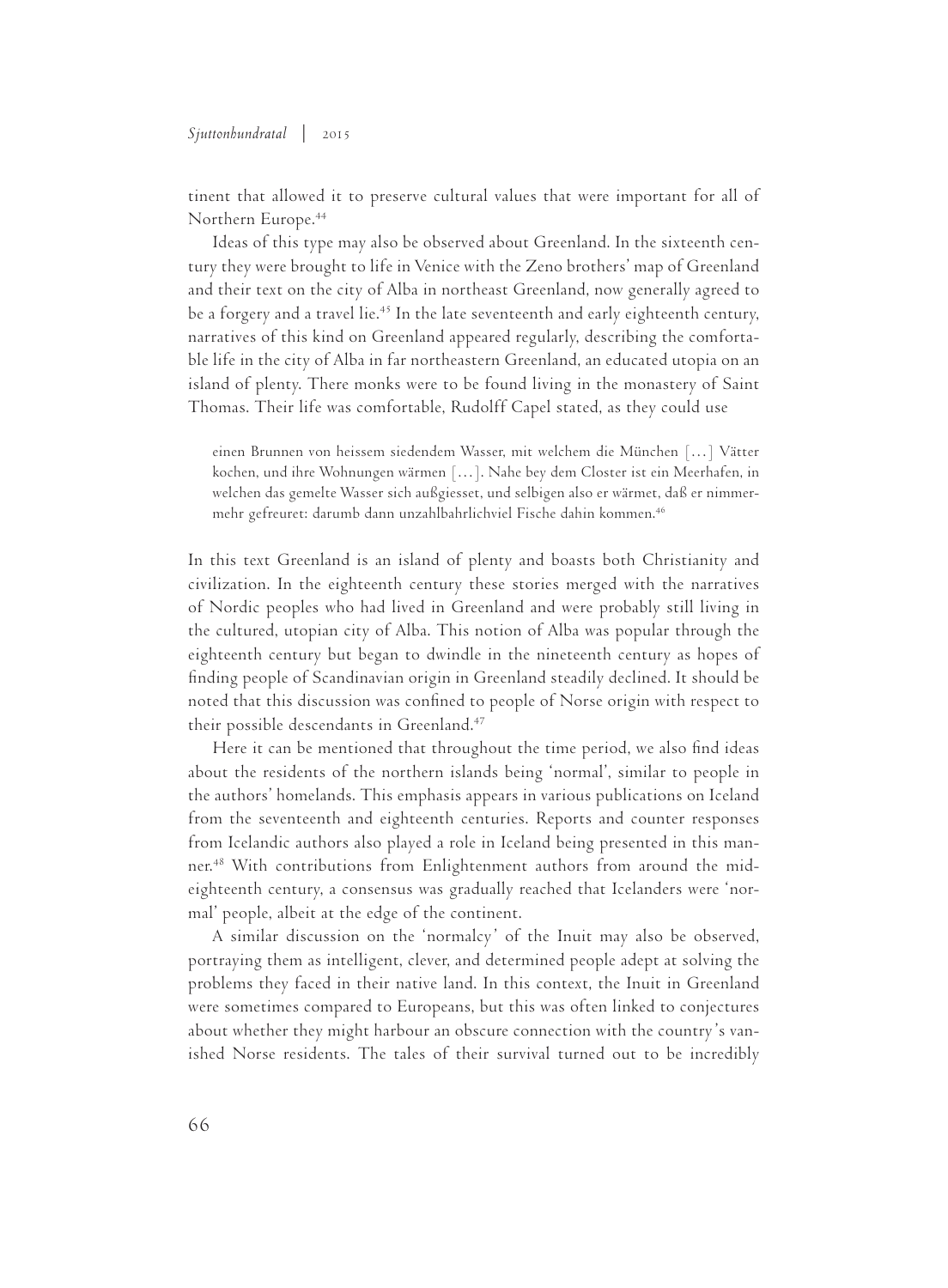long-lived in Greenland.<sup>49</sup> As we have seen, these two islands in the north were also sometimes considered to be civilized, at least partly. It was also maintained that the people who lived in these places could be similar to those the authors knew in their homelands, 'regular' people. This type of rhetoric, however, was not widespread during the time period under discussion.

# *Conclusion*

The tradition of how one should describe Iceland and Greenland in the late seventeenth century and the first half of the eighteenth century was full of disparities, so contradictory that many texts appear to be strangely amalgamated fusions of utopias and dystopias. Upon analysis it can be seen that similar themes are discernible in descriptions of the two countries throughout the period.

Descriptions of Iceland and Greenland are often illustrations of great exoticism, an opposite side or back side of the dominant self-perception of the major Western European states. We can call this otherness borealism, orientalism or tropicality with characteristics of the farthest north. These descriptions are often based on ancient premises, ancient knowledge of peripheral regions. They are built upon the superiority of the centre over the periphery. In essence, the discourse is historically similar to the discourse on those territories under Western European influence outside of the continent.

Here at last can we ask why Iceland is placed in the same category as Greenland despite the fact that the former island's people and culture – which were, for instance, Christian – were in many ways similar to the peoples and cultures of other European countries. The reason is that Iceland was simply too far away from 'civilization' for educated Europeans to imagine it as capable of sustaining civilized life. The country was also so far north that civilization was not considered possible according to many ideas of how life was lived in the extreme north.

It is therefore critical not to remove the discussions of Iceland, or of Greenland, from their context but rather to consider them as part of a much larger whole in order to better understand their character. There is thus every reason to discuss images of the two countries in light of colonialist discourse, the 'knowledge' of which was indeed transferred to Iceland and Greenland.

Iceland and Greenland, like many other 'exotic' countries, thus each played a role as a kind of mirror for civilization, a mirror that could reflect either coarse barbarism or an impeccable way of life, depending on what was being looked for. Correspondingly, their descriptions often contained reminders of the authors'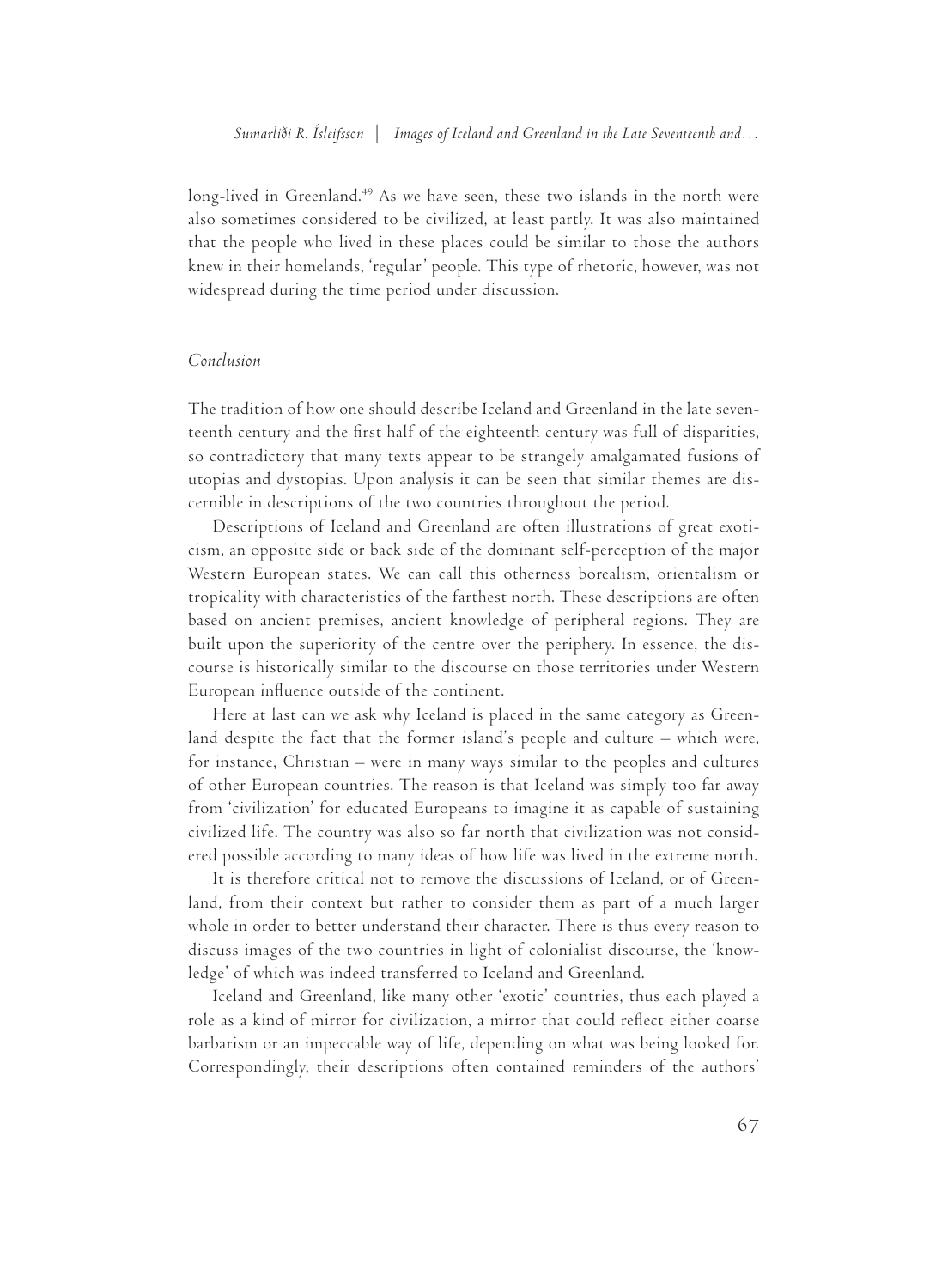own communities, or glorification that served the authors and their societies. Furthermore, these descriptions could serve as justifications for any sense of superiority and for dominance and seizure of power of the regions in question; in addition to texts on Greenland and Iceland, many discussions of Ireland are also good examples of this.

It is also important to mention here the discourses on islands and the North, which have had a major impact on the production of images of the two countries. As mentioned above, ideas about islands have often been positive, though notions of the 'evil island' were also well known. On the other hand, for most of the period under discussion here, conceptions of the North were negative. Ideas about islands and the North may even be seen as a kind of magnet with the North on one side and the island on the other, their forces pulling in opposite directions, positive and negative. This often led to doubts about what sort of places Iceland and Greenland were. Were these countries good or evil? The answers were not unanimous. Negative discussion predominated most of the period under discussion.

Descriptions of Iceland and Greenland were in many ways similar until the mid-eighteenth century. But after that the discussions of the two islands gradually drifted apart as time passed, especially in the late eighteenth and nineteenth centuries. Iceland became part of Europe – home of the Vikings, Nordic culture, and the people who epitomized the Nordic stock – but Greenland continued to be remote and primitive and inhabited by people of an 'inferior' race. Despite these changes, both islands also continued to be described as strange and exotic places, as heterotopias: they were places without being places. And they still are. But that story is a subject for another discussion.

## *Notes*

1. Peter Heylyn, *A Little Description of the Great World* (Oxford: Academia Oxoniensis, 1639), p. 515.

2. Sumarliði R. Ísleifsson, *Tvær eyjar á jaðrinum: Ímyndir Íslands og Grænlands frá miðöldum til miðrar 19. aldar* (Reykjavík: Háskóli Íslands, 2014).

4. Ísleifsson, *Tvær eyjar á jaðrinum*, pp. 57–73.

5. 'It is clear […] that post-colonialism as it has been employed in most recent accounts has been primarily concerned to examine the processes and effects of, and reactions to, European colonialism from the sixteenth century up to and including the neo-colonial-

<sup>3.</sup> Rudolff Capel, *Norden, Oder zu Wasser und Lande im Eise und Snee* (Hamburg: Johann Nanmann, 1678), p. 174.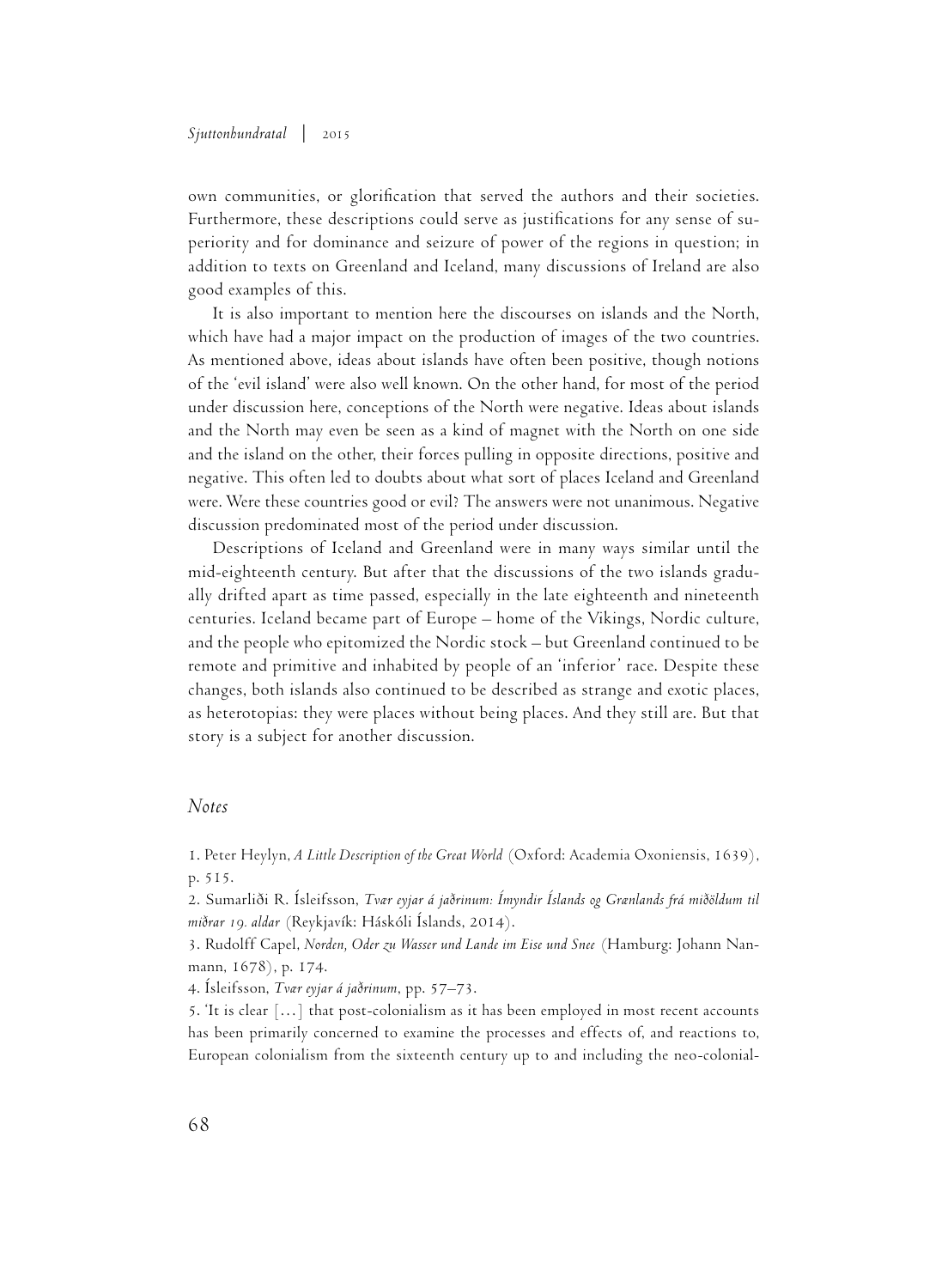ism of the present day.' Bill Ashcroft, Gareth Griffiths, & Helen Tiffin, *Post-Colonial Studies* (London: Routledge, 2000), pp. 186–188.

6. Homi Bhabha, *The Location of Culture* (New York: Routledge, 2004), p. 118.

7. 'split into two opposing elements', Stuart Hall, 'The West and the Rest: Discourse and Power', in *Modernity: An Introduction to Modern Societies*, ed. by Stuart Hall et al. (Oxford: Blackwell Publishers, 1996), pp. 184–228 (pp. 215–216).

8. 'Places of this kind are outside of all places, even though it may be possible to indicate their location in reality. Because these places are absolutely different from all the sites that they reflect and speak about, I shall call them, by way of contrast to utopias, heterotopias.' Michel Foucault, 'Of Other Spaces: Utopias and Heterotopias', http://web.mit. edu/allanmc/www/foucault1.pdf, pp. 1–9 (p. 4), from *Architecture/Mouvement/ Continuité* (October 1984) ('Des Espaces Autres,' March 1967, translated from the French by Jay Miskowiec).

9. Daniel Clayton & Gavin Bowd, 'Geography, Tropicality and Postcolonialism: Anglophone and Francophone Readings of the Work of Pierre Gourou', *L'Espace géographique*, 3 (2006, tome 35), pp. 208–221 (p. 209).

10. Pierre Martin de la Martinière, 'A Voyage to the North of Europe; Containing an Account of the Sea Coasts and Mines of Norway, Lapland, Siberia, Borandia, Iceland, Zembla and other Countries', in *A New and Universal Collection of Authentic and Entertaining Voyages and Travels, from the Earliest Accounts to the Present Time* [etc.], ed. by Edward Cavendish Drake (London: J. Cooke, 1769), pp. 421–440 (pp. 439–440).

11. Cristoph Benjamin Häckhel, *Allgemeine und Neueste Weltbeschreibung* [etc.], (Ulm: In Verlag Daniel Bartholomäi und Sohn, 1740), p. 3104.

12. Johann Anderson, *Nachrichten von Island und Grönland* [etc] (Hamburg: Georg Christian Grund, 1746), p. 118.

13. Paschoud, *Historico-Political Geography: Or, A Particular Description of the Several Countries in the World* [etc.], vol. II (London: F. Clay [etc.], 1726), p. 392.

14. Anderson, *Nachrichten von Island und Grönland*, p. 136.

15. François Pétis de la Croix & Hieronymus Dicelius, *Geographia Universalis. Das ist: Allgemeine Welt-Beschreibung nach neuer Art und Weise, wie diese Wissenschafft leicht zu begreiffen, und erlernet werden kan* [etc.] (Leipzig: Johann Ludwig Gleditsch, 1697), p. 375; Johann Gottfried Gregorii Melissantes, *Cosmographia Novissima, oder allerneueste und accurate Beschreibung der ganzen wunderbaren Welt* [etc.] (Leipzig: Johann Chrisoph Stoessels, 1715), pp. 965–966.

16. Alain Manesson Mallet, *Beschreibung des gantzen Welt-Kreisses, in sich begreiffend verschiedene Vorstellungen der Welt, allgemeine und besondere Land-Charten der alten und neuen Erd Beschreibung ... In fünff Theile verfasset: I.* [etc.] (Frankfurt am Main: Johann David Zunner, 1684), p. 137.

17. de la Croix & Dicelius, *Geographia Universalis*, pp. 375–376; see also Melissantes, *Cosmographia Novissima*, p. 965; Capel, *Norden, Oder zu Wasser und Lande im Eise und Snee*, p. 176. 18. Mallet, *Beschreibung des gantzen Welt-Kreisses*, p. 18.

19. Melissantes, *Cosmographia Novissima*, pp. 965–966.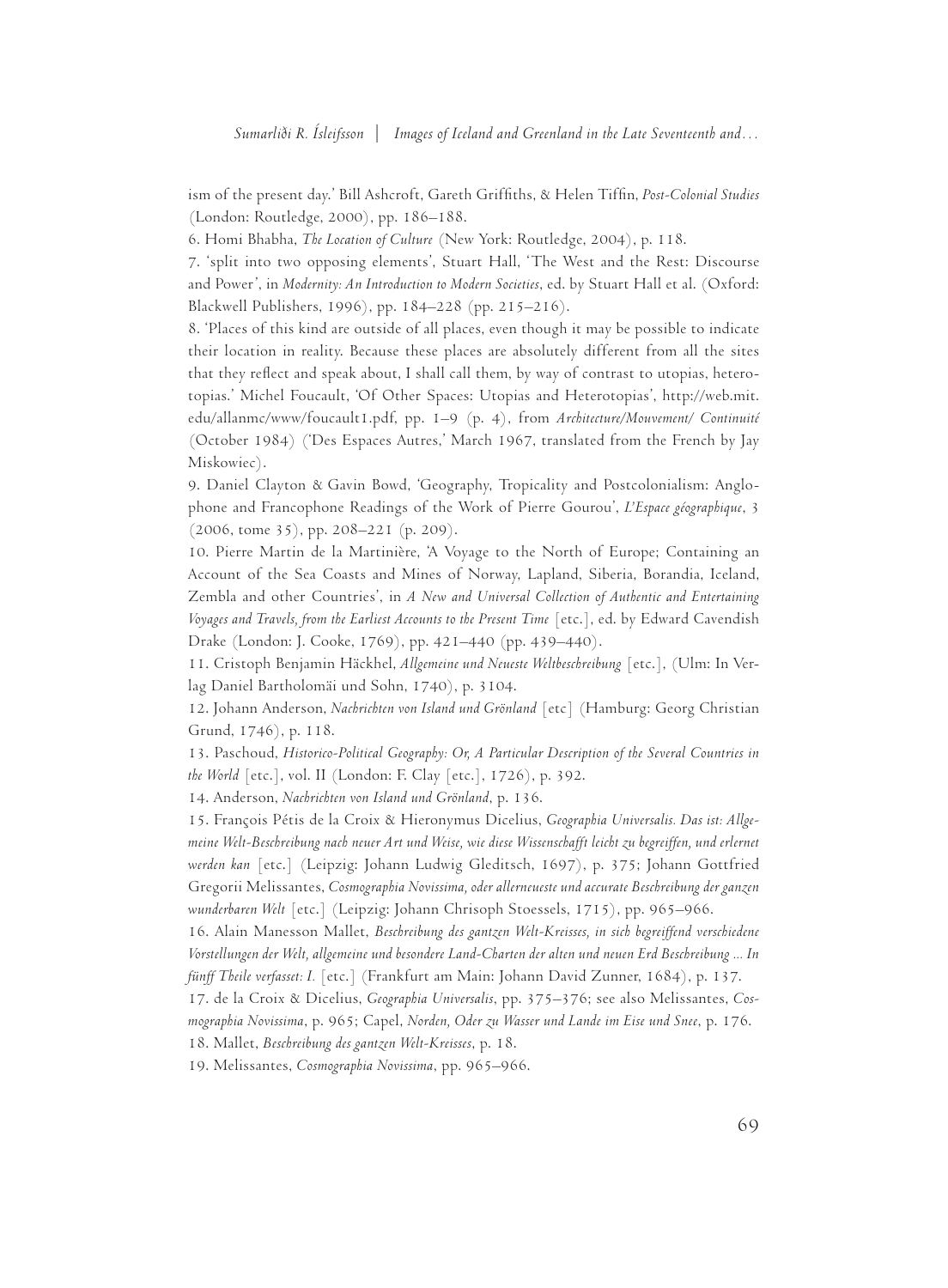20. Ísleifsson, *Tvær eyjar á jaðrinum*.

21. See for example Paschoud, *Historico-Political Geography*, p. 392.

22. *The Modern Part of an Universal History from the Earliest Account of Time*. *Compiled from Original Writers by the Authors of the Antient Part*, vol. XIV, (London: Printed for S. Richardson [etc.], 1760), p. 18.

23. George Meriton, *A Geographical Description of the World … Together with a Short Direction for Travellers* (London: William Leake [etc.], 1679), p. 349.

24. Manfred Beller, 'Climate', in *Imagology. The Cultural Construction and Literary Representation of National Characters. A Critical Survey*, ed. by Manfred Beller & Joep Leerssen (Amsterdam: Rodopi, 2007), pp. 298–304.

25. Sir Richard Blackmore, *Nature of Man. A Poem in Three Books* (London: Samuel Buckley [etc.]), 1711, http://www.poetrynook.com/poem/nature-man.

26. Gideon Pierreville, *The Present State of Denmark and Reflections upon the Ancient State Thereof* (London: William Benbridge, 1683), p. 141; see also de la Croix & Dicelius, *Geographia Universalis*, p. 375.

27. Hans Egede, *A Description of Greenland by Hans Egede, who was a Missionary in that Country for Twenty-Five Years* [etc.] (London: T. and J. Allman, 1818 [1745]), pp. 224–225; Hans Egede, *Det gamle Grønlands nye Perlustration eller Natuel-Historie og Beskrivelse over det gamle Grønlands Situation, Luft, Temperament og Beskaffenhed* [etc.], (Copenhagen: Johan Christoph Broth, 1741).

28. On the Hyperboreas, see Sumarliði R. Ísleifsson, 'Introduction: Imaginations of National Identity and the North', in *Iceland and Images of the North*, ed. by Sumarliði R. Ísleifsson & Daniel Chartier (Montreal & Reykjavík: Presses de l'Université du Québec, 2011), pp. 3–22 (p. 10).

29. Patrick Gordon, *Geography Anatomiz´d; or, the Geographical Grammar. Being a Short and Exact Analysis of the Whole Body of Modern Geography* [etc.] (London: J. and P. Knapton, 1704), p. 223.

30. Patrick Gordon, *Geography Anatomiz'd*, bls. 224.

31. Sanson d'Abbeville, *Die ganße Erd-Kügel, Bestehend in der vier bekannten Theilen der Welt* [etc.] (Frankfurt am Main: Johann David Zunners, 1679), p. 77.

32. *Grosses Vollständiges Universal Lexicon Aller Wissenschaften und Künste* [etc.] (Leipzig & Halle: Johann Heinrich Zedler 1735), p. 1371.

33. Pierreville, *The Present State of Denmark*, p. 143.

34. Pierreville, *The Present State of Denmark*, p. 144; see also de la Croix & Dicelius, *Geographia Universalis*, p. 374.

35. Melissantes, *Cosmographia Novissima*, p. 963.

36. Richard Blome, *A Geographical Description of the Four Parts of the World: Taken from the Notes & Workes of the Famous Monsieur Sanson, Geographer of the French King, and Other Eminent Travellers and Authors* [etc.] (London: T.N. for R. Blome, 1670), p. 5.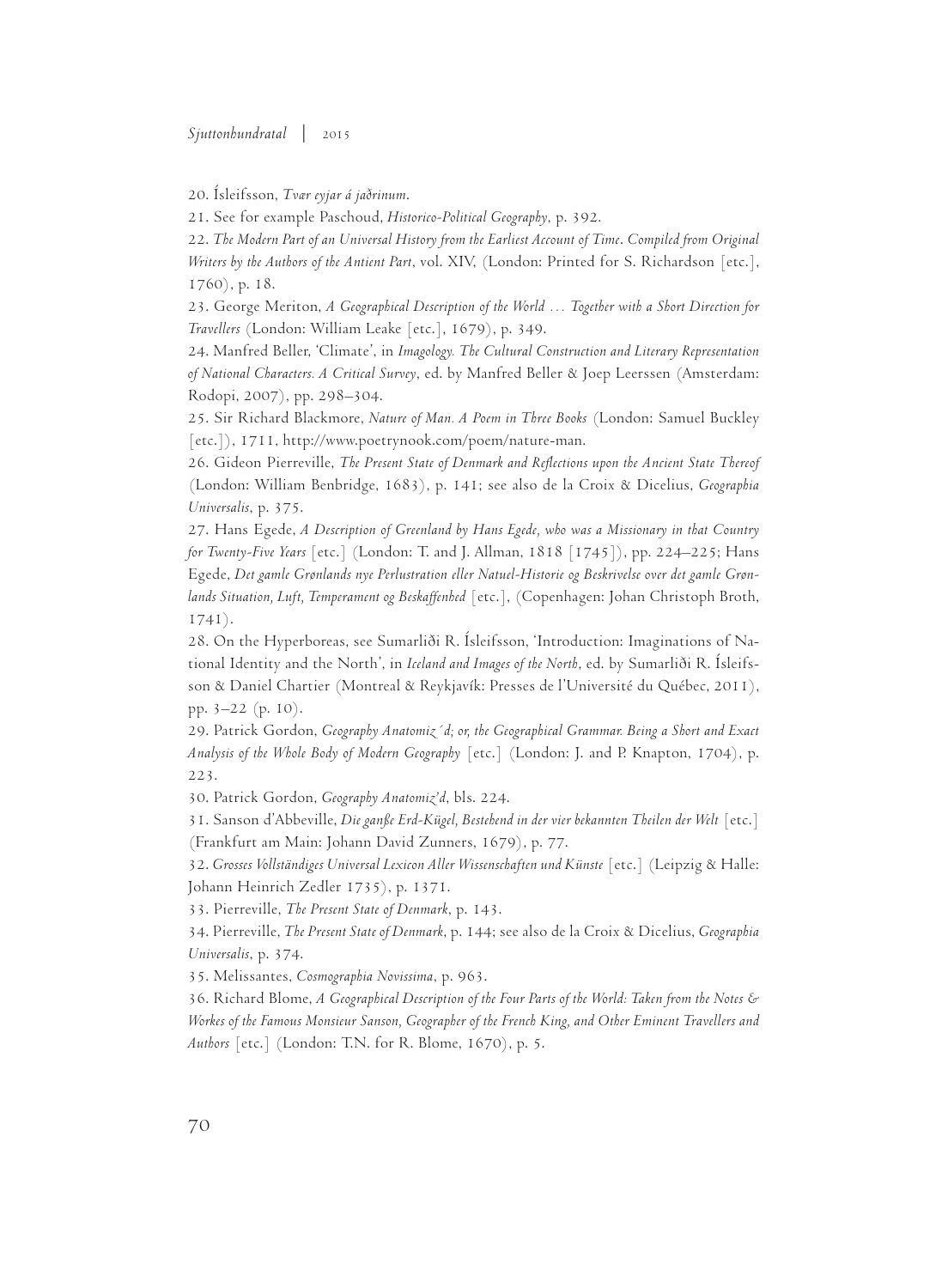37. 'The Country produceth so great a Quantity of sweet Grass that their Cattle would burst […] if they did suffer them to eat it as they would'. John Augustine Bernard, *A Geographical Dictionary Representing the Present and Antient Names and States of all the Countries ... of the whole World* (London: C. Brome, 1695), p. 208.

38. See Ísleifsson, *Tvær eyjar á jaðrinum*.

39. See further Ísleifsson, *Tvær eyjar á jaðrinum*, pp. 81–153.

40. de la Croix & Dicelius, *Geographia Universalis*, p. 375; see also Herman Moll, *A System of Geography: or, a New & Accurate Description of the Earth* [etc.] (London: Timothy Childe, 1701), p. 347.

41. Saxo Grammaticus, *Saxos Danmarks historie*, transl. by Peter Zeeberg (Copenhagen: Det Danske Sprog- og Litteraturselskab, Gads Forlag, 2000), p. 15.

42. Paschoud, *Historico-Political Geography*, p. 190.

43. Robert Molesworth, *An Account of Denmark as It was in the Year 1692* (London: s.n., 1694), pp. 36–37.

44. On the matter see Sumarliði R. Ísleifsson, 'Icelandic National Images in the 19th and 20th Centuries', in *Images of the North, Histories, Identities, Ideas*, ed. by Sverrir Jakobsson (Amsterdam: Rodopi, 2009), pp. 149–158.

45. Haraldur Sigurðsson, *Kortasaga Íslands frá öndverðu til loka 16. aldar* (Reykjavík: Menningarsjóður, 1971), pp. 225–228.

46. Capel, *Norden, Oder zu Wasser und Lande im Eise und Snee*, pp. 174–175.

47. Ísleifsson, *Tvær eyjar á jaðrinum*, pp. 143–146, 164–165, 239–242.

48. Ísleifsson, *Tvær eyjar á jaðrinum*, pp. 100–106.

49. Ísleifsson, *Tvær eyjar á jaðrinum*, p. 143.

### Summary:

# *Images of Iceland and Greenland in the Late Seventeenth and First Half of the Eighteenth Century*

This article considers external images of Iceland and Greenland from the latter part of the seventeenth century and the first half of the eighteenth century in terms of their perceived 'otherness' during that period. The main methodologies used are approaches derived from imagology, or image studies, and postcolonial studies. The principal sources used are published writings by Western European authors, mostly from Britain and Germany.

In essence, the most common discourse on Iceland and Greenland during the period in question reflects that of other marginal lands and territories under Western European influence. While images of these two countries did have their own characteristics because of their 'islandness', they were distinguished first and